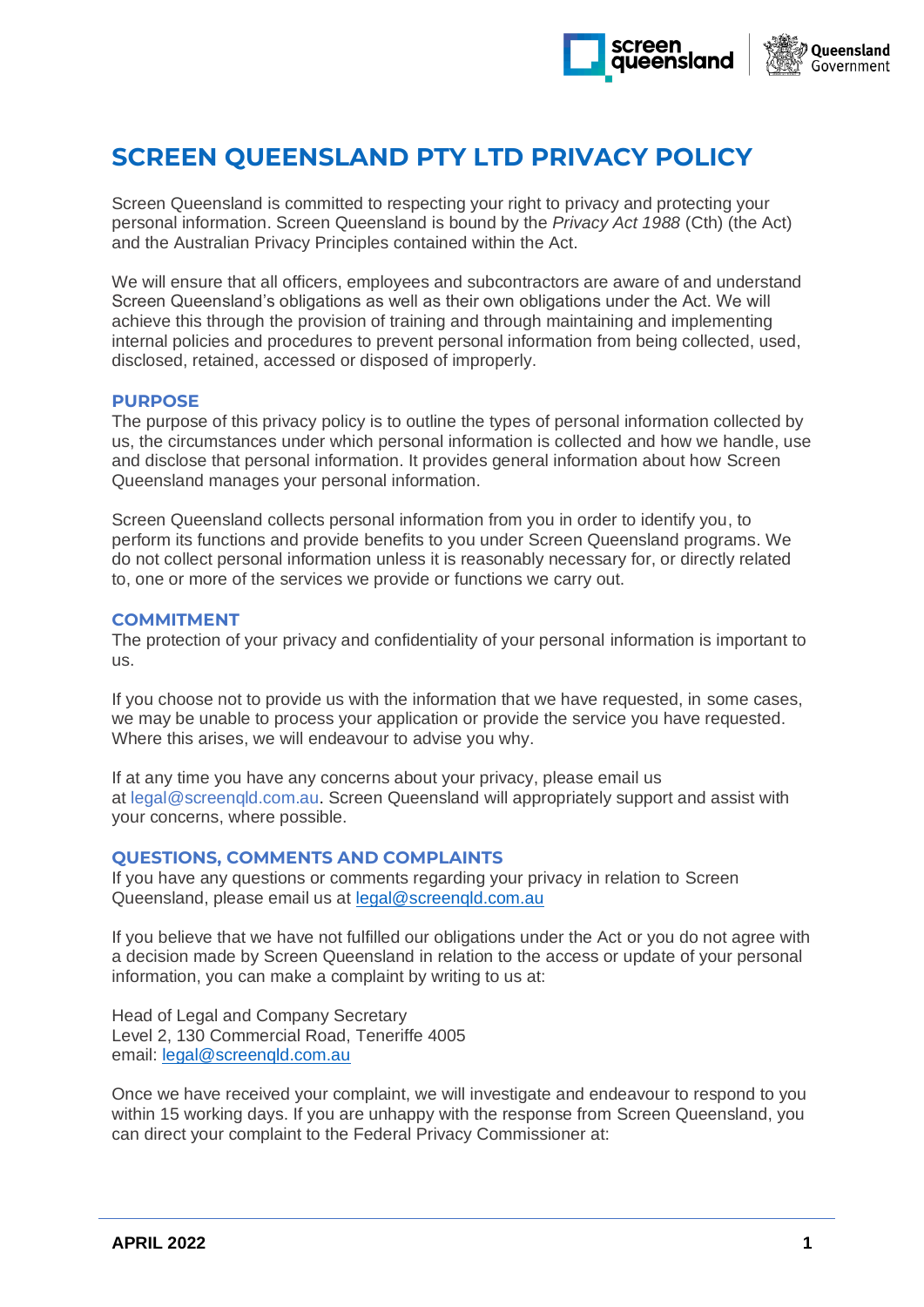



Office of the Australian Information Commissioner (OAIC) GPO Box 5218 Sydney NSW 1042 Phone: 1300 363 992 TTY: 1800 620 241 email: [privacy@privacy.gov.au](mailto:privacy@privacy.gov.au)

# **CHANGES TO THIS PRIVACY STATEMENT**

This privacy statement was last updated on 20 April 2022. Screen Queensland continuously reviews its privacy statement and procedures to keep up to date with relevant legislative and operating requirements. As a result, we may update and change this privacy statement from time-to-time and the updated version will be published on our website. If you have a concern or query about this process and how it may affect you, please contact us at [legal@screenqld.com.au.](mailto:legal@screenqld.com.au)

## **YOUR CONSENT**

From time-to-time we may require your consent to collect, handle, use, and disclose your personal information for the purpose of one or more of the services we provide or functions we carry out. Your consent can be express or implied.

Express consent can be verbal or written. For example, when you apply for a grant, after signing the application, you are giving express consent to share your information with third parties that may be involved in providing you with the grant benefits.

Your consent may be implied when Screen Queensland can reasonably conclude by some action you take, or if you decide to take no action, for example when you call us and continue to speak to us after hearing that a call may be recorded.

## **KEEPING YOUR INFORMATION SAFE**

Screen Queensland has systems and processes that prescribe how we handle and store information, and to ensure that information is only accessed by people that have the authority and need to do so. Both physical (such as locks and security systems) and electronic (such as firewalls and access controls for computer systems) security mechanisms are in place and undergo routine review and testing.

Screen Queensland will destroy personal information if it is no longer needed for the purposes for which we collected it, or for the purposes of meeting legal and regulatory requirements. Screen Queensland will properly dispose of all paper files, correspondence and any other hardcopy documents. Electronic records will be appropriately deleted from systems.

## **TYPES OF PERSONAL INFORMATION THAT WE COLLECT**

We will only collect information from you that is reasonably necessary to undertake our business activities and functions. The types of information that we collect will depend on the programs you have applied for. Additionally, the types of information that we collect will depend on the means which you chose to communicate with us, such as e-mail, online, telephone or in person.

The types of personal information we may ask for include, but are not limited to, the following:

- your name, address, and date of birth, nationality; and
- your contact details.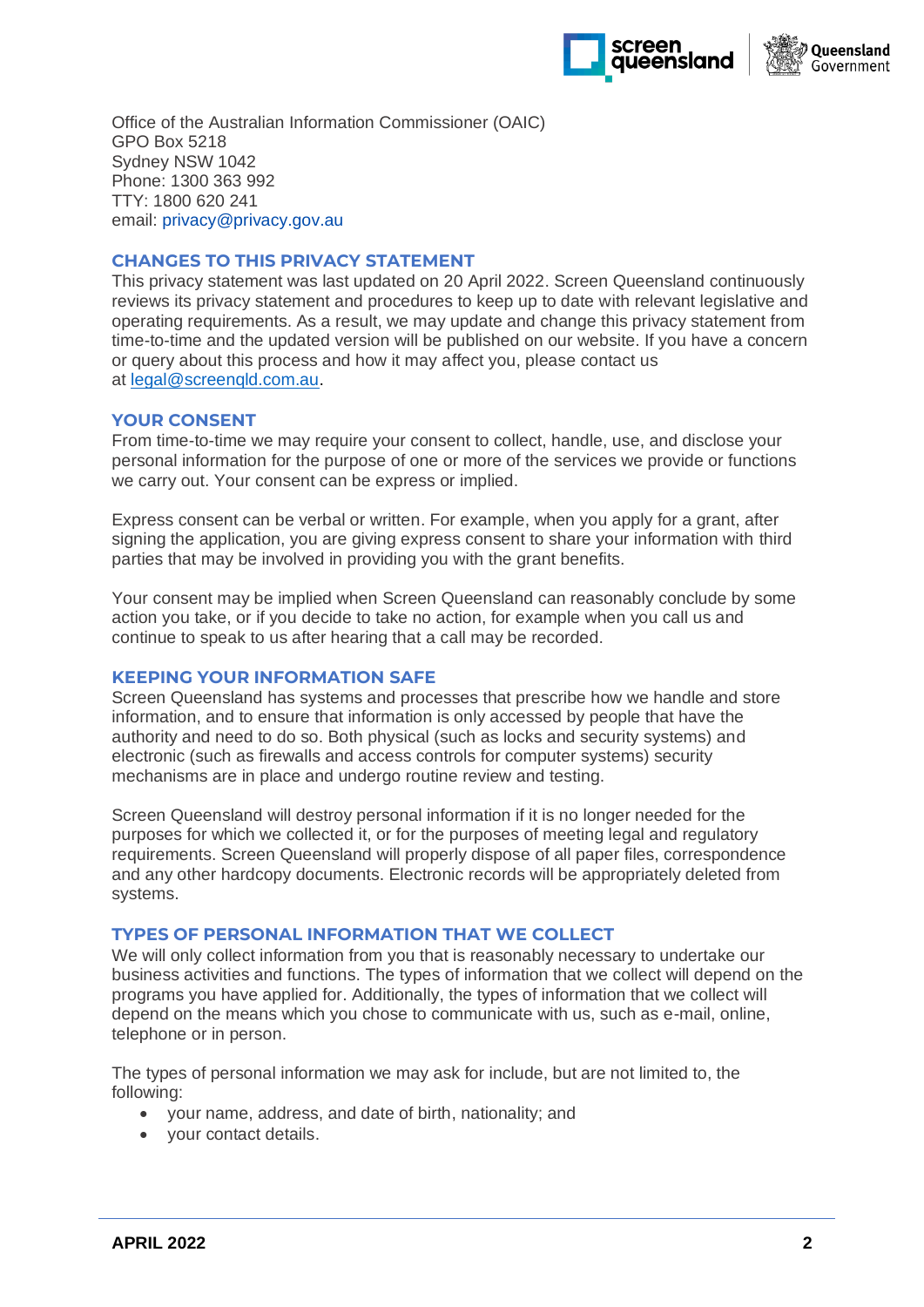



There may be limited circumstances in which it is necessary for Screen Queensland to collect a government related identifier such as a tax file number, ABN or ACN. We will not use or disclose your government related identifiers unless we are required or authorised to do so by law or by a court or tribunal order, or in order to fulfill our obligations to a State or Territory authority.

# **TYPES OF SENSITIVE INFORMATION THAT WE COLLECT**

Sensitive information, as defined by law, includes any information about a person's racial or ethnic origin, political opinion, membership of a political association, religious beliefs or affiliations, philosophical beliefs, membership of a professional or trade association, membership of a trade union, sexual preferences or practices, criminal record or health information.

We will only collect sensitive information in circumstances where:

- It is reasonably necessary for one or more of the services we provide or functions we carry out; and
- You consent to the collection of the information; or
- We are required or authorised by law to collect the sensitive information.

We will always explain the purpose for collecting sensitive information. For example, we may request racial or ethnic origin of applicants to report on the diversity of practitioners receiving Screen Queensland funding.

## **THIRD-PARTY SUPPLIERS**

Screen Queensland also use third party providers. Whilst we will only deal with reputable service providers, we recommend that you read the privacy statement of the third-party site if you are redirected.

#### *Unsolicited Personal Information*

Unsolicited personal information includes personal information that Screen Queensland has not requested or taken any active steps to receive.

Where we receive unsolicited personal information, we will determine whether we could have received the personal information under the Australian Privacy Principles. If we determine we could not have reasonably collected the personal information, we will as soon as practicable either destroy or de-identify the personal information, if lawful and reasonable to do so.

#### **HOW WE COLLECT YOUR INFORMATION**

In most cases, we will only collect information from you directly, including written applications, face-to-face transactions or when you contact us via telephone or an electronic means such as the Internet or email.

If you wish to deal with us anonymously or by a pseudonym you must advise us and Screen Queensland will assess whether both lawfully and practically we can comply with the request.

We may collect personal information from other parties when required when you provide personal information to one of our business partners to provide you with benefits under a Screen Queensland program or initiative.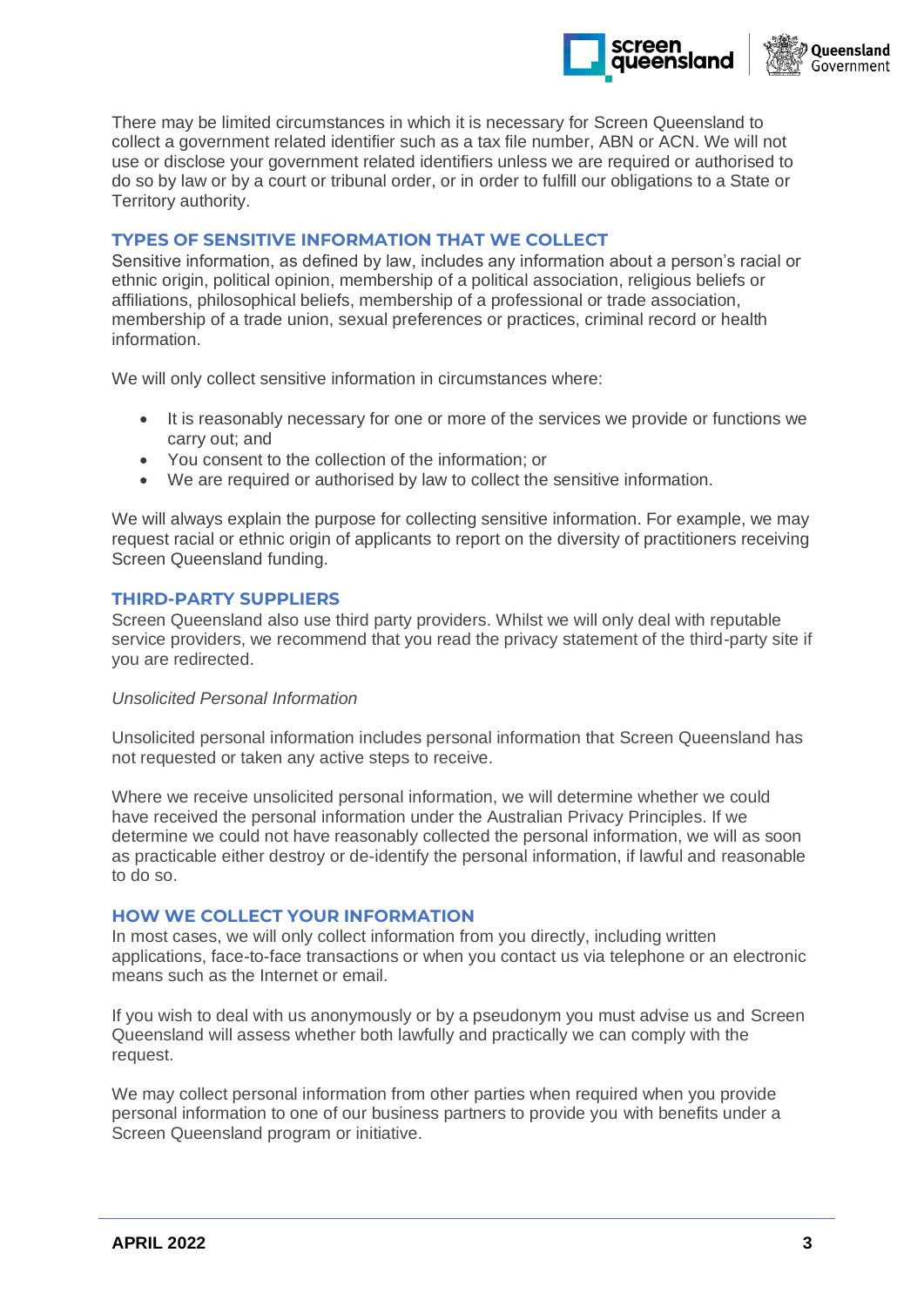



## **WHEN YOU PROVIDE US WITH PERSONAL INFORMATION OF A THIRD PARTY**

When you provide us with the personal information of a third party (such as cast, crew, cofinancier's name and addresses) you warrant that you have notified that third party that you will be providing the personal information to Screen Queensland, and the purpose for which it is provided.

When you provide us with the personal information of a third party we will only use, handle or disclose that personal information for the purposes for which it was provided.

## **USING YOUR INFORMATION TO PROVIDE YOU WITH BENEFITS UNDER SCREEN QUEENSLAND PROGRAMS AND INITIATIVES**

We use the personal information we collect to administer Screen Queensland programs and initiatives. In order to do this, we may need to disclose some of your personal information to other people or organisations. This may include, but is not limited to contractors, agents, our business partners and organisations that we have an alliance or arrangement with.

Further, we may share your personal information with our shareholder, the Department of Premier and Cabinet.

We may also use personal information for other purposes where you would reasonably expect us to and the purpose is related to the purpose of collection, or where otherwise permitted by law.

#### **USING YOUR INFORMATION TO MARKET PRODUCTS AND SERVICES TO YOU**

Screen Queensland may use your personal information that we have collected to identify an additional program or opportunity that may be of benefit to you and may contact you to let you know about that program or opportunity. Screen Queensland may also disclose your personal information to our business partners or related entities to enable them to tell you about a relevant Screen Queensland program, opportunity or benefit.

If you do not wish to receive marketing contacts, you can opt out at any time.

#### **DISCLOSURE OF YOUR INFORMATION TO THIRD PARTIES**

Personal information that we collect from you may be disclosed to:

- any entity to which we are required, or authorised by or under law, to disclose such information (for instance, law enforcement agencies and investigative agencies, courts, various other government bodies);
- other third parties that you have consented to;
- our contractors, agents or business partners for purposes directly related to the purpose for which the personal information is collected;
- our professional advisors and other contractors (for example IT consultants); or
- external providers of services where you have engaged us to act as your agent.

#### **DISCLOSURE OF YOUR INFORMATION TO THIRD PARTIES OVERSEAS**

In some circumstances, Screen Queensland may use service providers based in other countries which may involve the disclosure of personal information to an overseas recipient.

Where we disclose your personal information to an overseas recipient, we will take reasonable steps to ensure that the overseas recipient does not breach the Australian Privacy Principles in relation to the information.